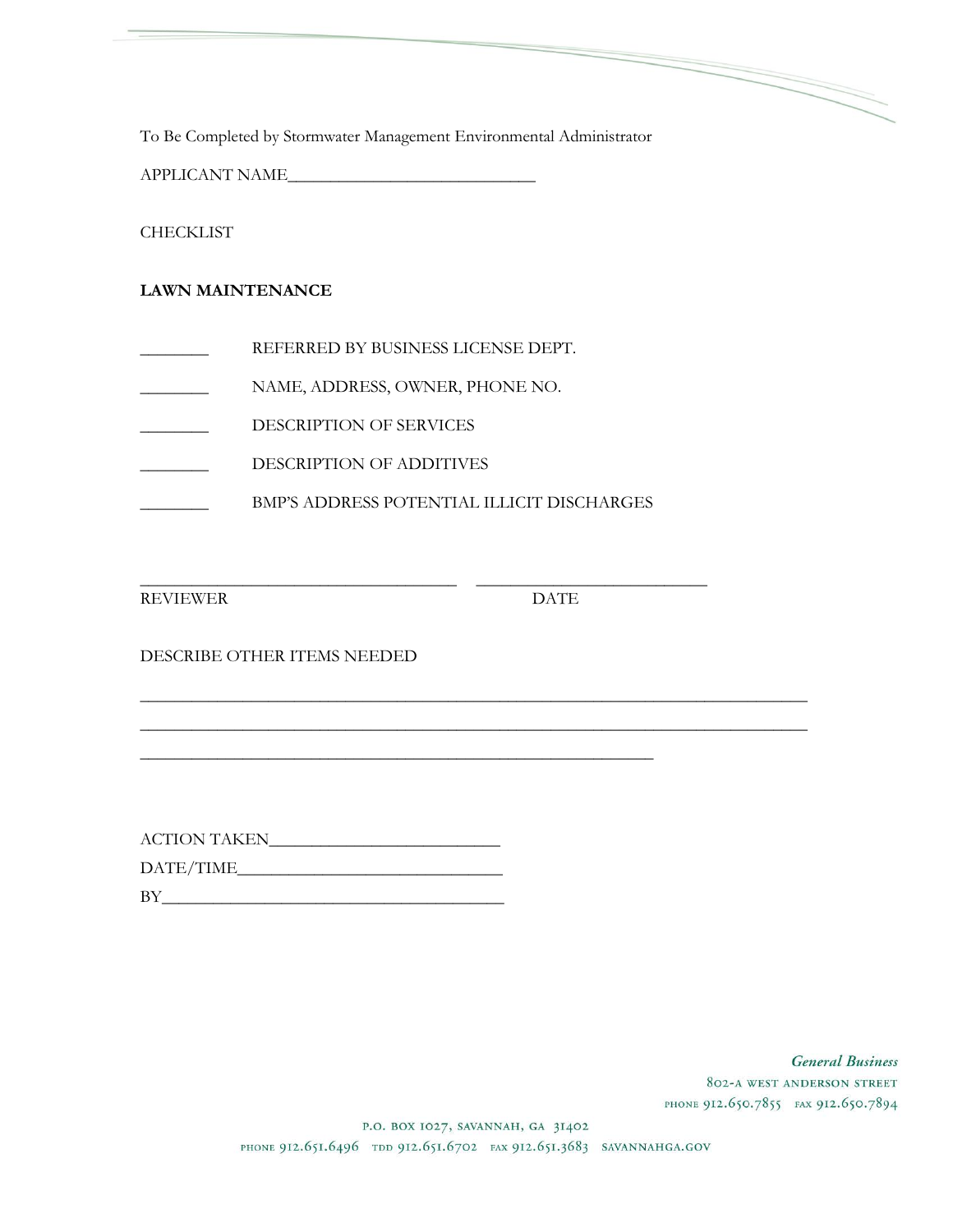# LAWN CARE - STORMWATER REQUIREMENTS

BUSINESS NAME

APPLICANT NAME

BUSINESS ADDRESS AND PHONE #

DESCRIPTION OF SERVICES

**General Business** 802-A WEST ANDERSON STREET PHONE 912.650.7855 FAX 912.650.7894

P.O. BOX 1027, SAVANNAH, GA 31402 PHONE 912.651.6496 TDD 912.651.6702 FAX 912.651.3683 SAVANNAHGA.GOV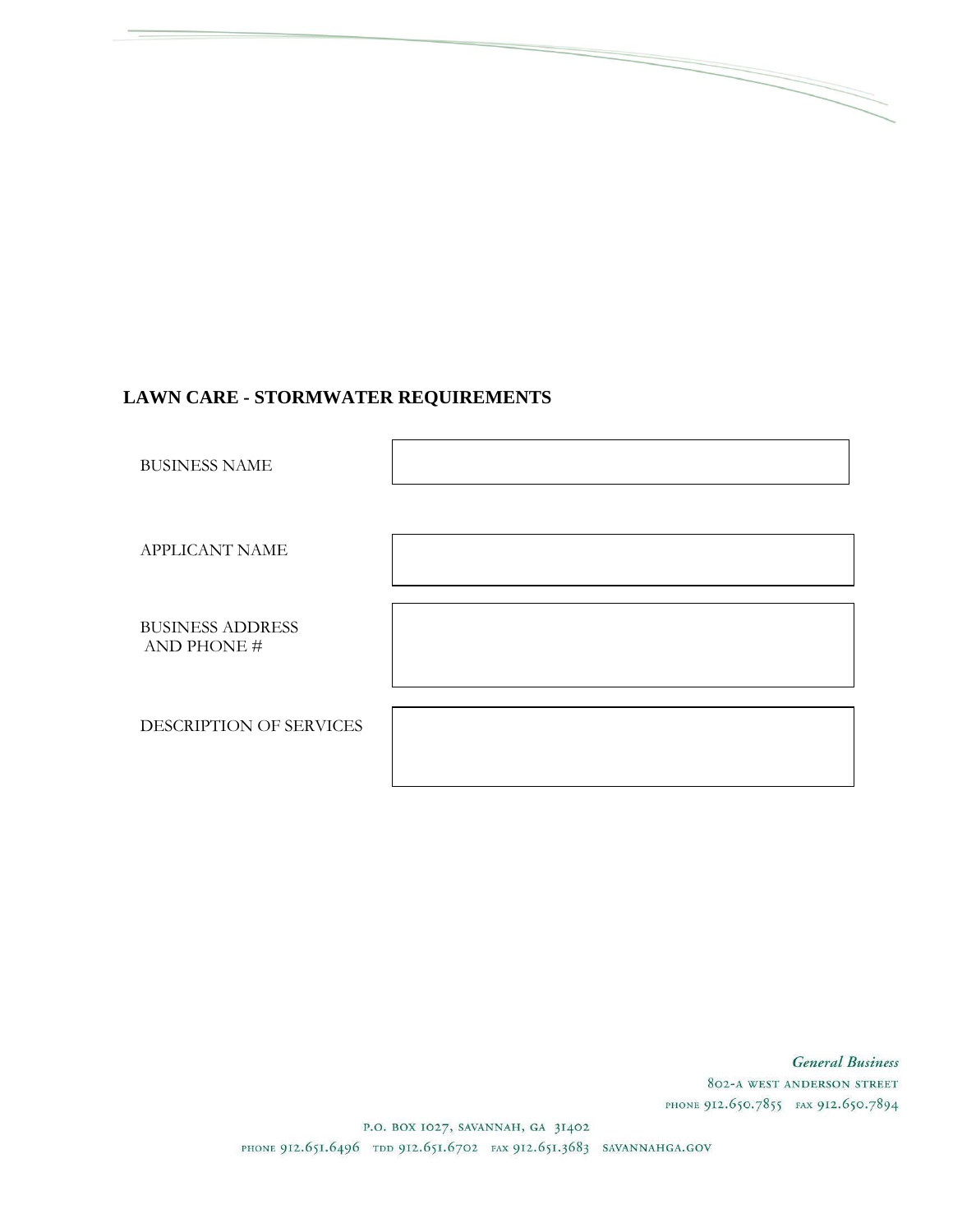## LAWN CARE BEST MANAGEMENT PRACTICES

|                                                                                                                                                                                                                                                     | Initial Below |
|-----------------------------------------------------------------------------------------------------------------------------------------------------------------------------------------------------------------------------------------------------|---------------|
| Applicant agrees to maintain copies of material safety data sheets for each<br>chemical used in the course of their business and will keep a copy of each<br>chemical at the point of use (i.e. kept on the truck, storage area and in the office). |               |
| Applicant agrees to follow chemical label requirements for safe and proper use,<br>and disposal.                                                                                                                                                    |               |
| Applicant understands that to dispose of wash water with cleaning agents, soaps,<br>detergents or biocides to curb drains, storm drains, ditches or canals is prohibited<br>under City ordinance.                                                   |               |
| Applicant agrees to secure all chemicals, fuel and fuel containing equipment<br>during transport to prevent their spillage to the City stormwater system.                                                                                           |               |
| Applicant understands that if wash water contains cleaning agents, soaps,<br>detergents or biocides the applicant will be required to contain and vacuum all<br>washwater to prevent its discharge to curb drains, storm drains, ditches or canals. |               |
| Applicant has read the City Stormwater Management Code cited below.                                                                                                                                                                                 |               |

Describe the methods that the applicant will use to ensure compliance with the City's Stormwater Ordinance:

(Methods may include bagging or collecting grass cuttings, leaves, tree limbs, and other yard debris for proper disposal. Proper disposal methods include placing bags at street curb for garbage pickup or taking yard debris to a waste disposal facility.)

Signed Date

**General Business** 802-A WEST ANDERSON STREET PHONE 912.650.7855 FAX 912.650.7894

P.O. BOX 1027, SAVANNAH, GA 31402

PHONE 912.651.6496 TDD 912.651.6702 FAX 912.651.3683 SAVANNAHGA.GOV

\_\_\_\_\_\_\_\_\_\_\_\_\_\_\_\_\_\_\_\_\_\_\_\_\_\_\_\_\_\_\_\_\_\_\_\_\_\_\_ \_\_\_\_\_\_\_\_\_\_\_\_\_\_\_\_\_